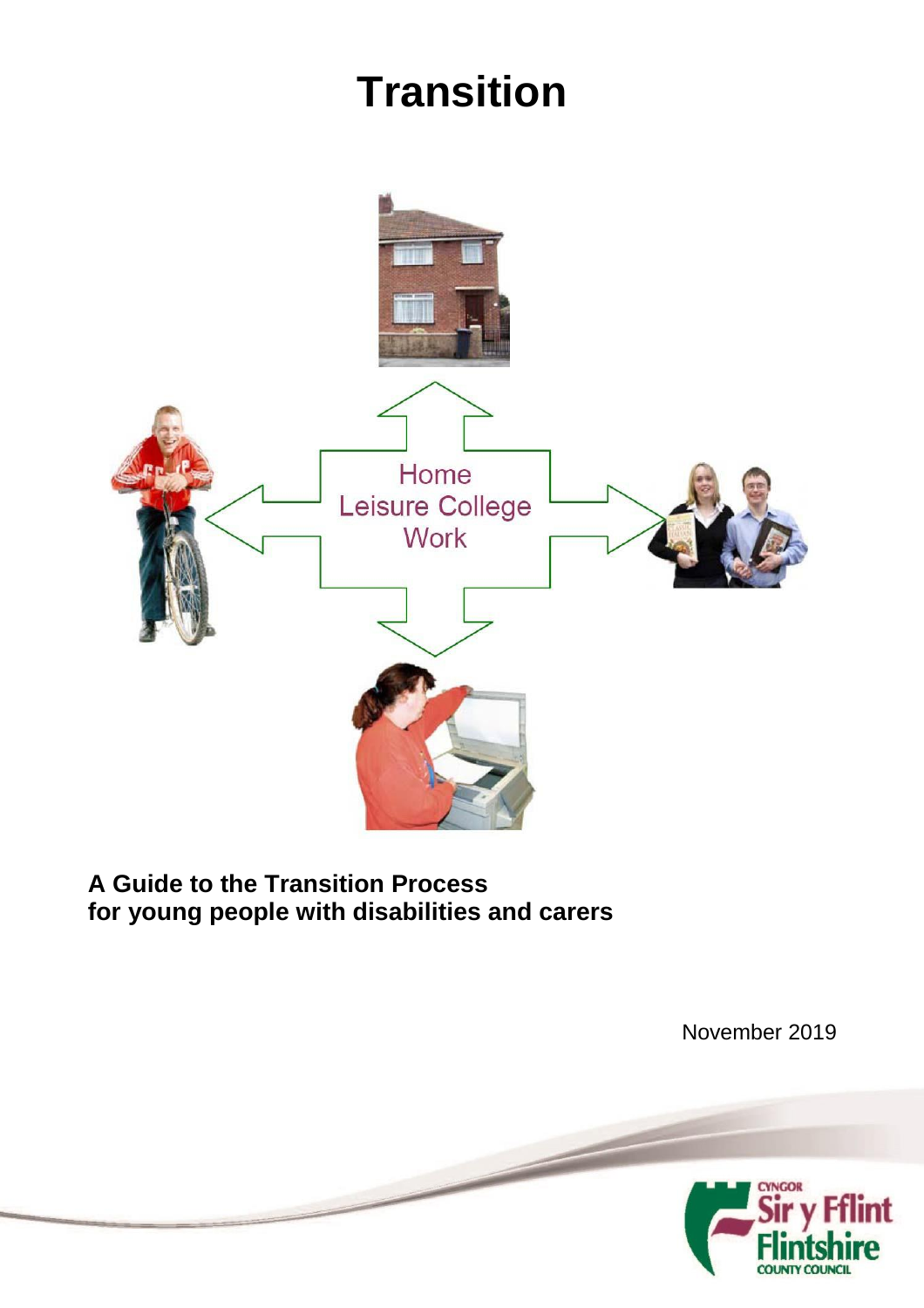

We use 10 outcomes for people to make sure we are doing a good job. They are from the British Institute of Learning Disabilities (Bild) but they apply to everyone.







- 1. I make everyday choices
- 2. I make important decisions about my life
- 
- 3. People treat me with respect
- 4. I take part in everyday activities



- 5. I have friendships and relationships
- 6. I am part of my local community
- 
- *7.* I get the chance to work
- 8. People listen to my family's views



- 9. I am safe from bullying and abuse
- 10. I get help to stay healthy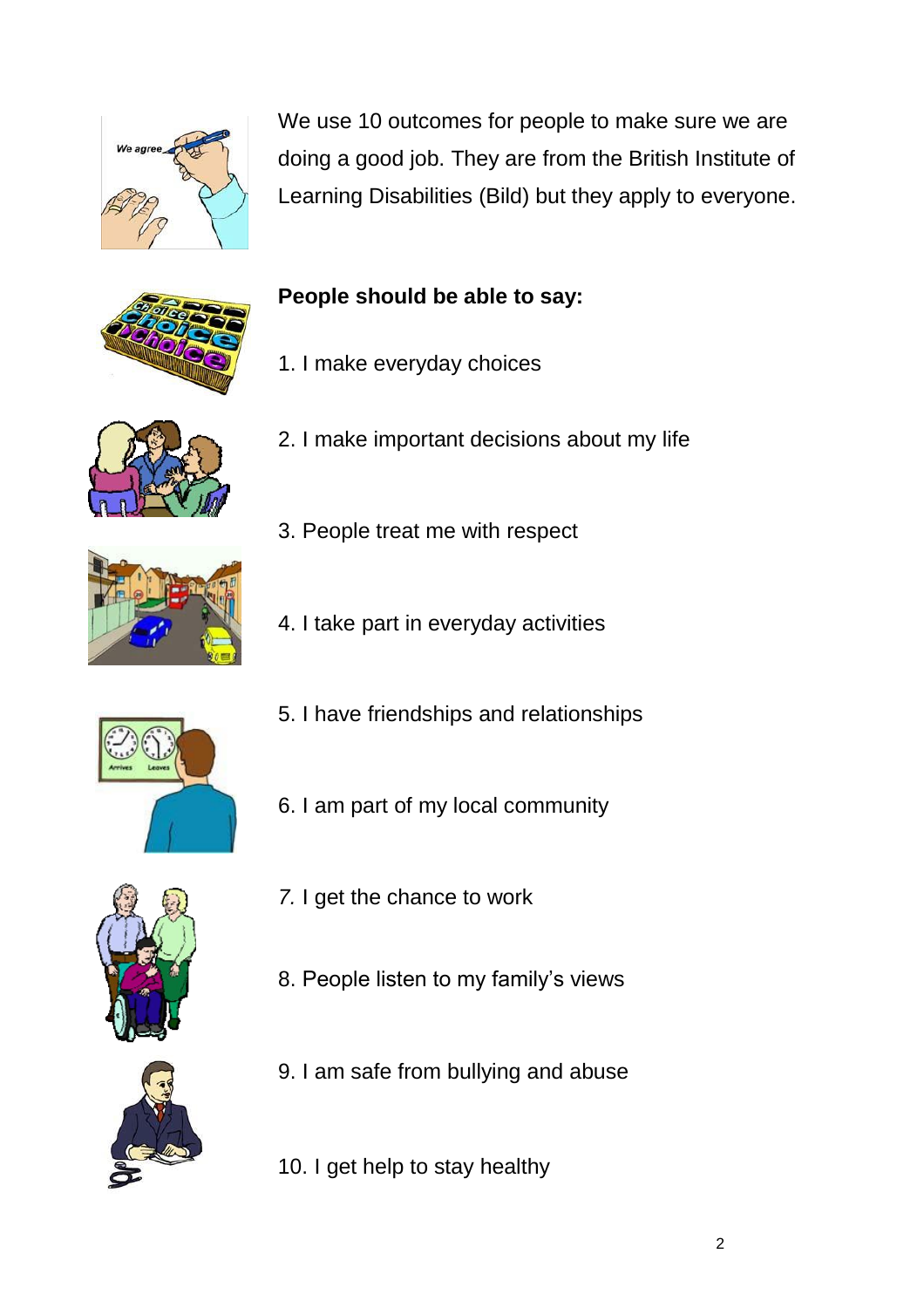# **What is Transition for young people?**



It means leaving school and going to a college or university or getting a job.



It means making more friends and relationships.

It is about moving on!

For a young person with disabilities this could also mean a move from Social Services for Children to Social Services for Adults.

#### We call these changes **Transition.**



Changes in life can be a stressful time for anyone. There are lots of decisions to make and sometimes choosing can be hard and scary.



If you start thinking about transition early it will be easier to make plans. Planning should start long before you leave school.



Transition can be exciting. There are people to help you find information and make plans.



You are an adult when you are 18.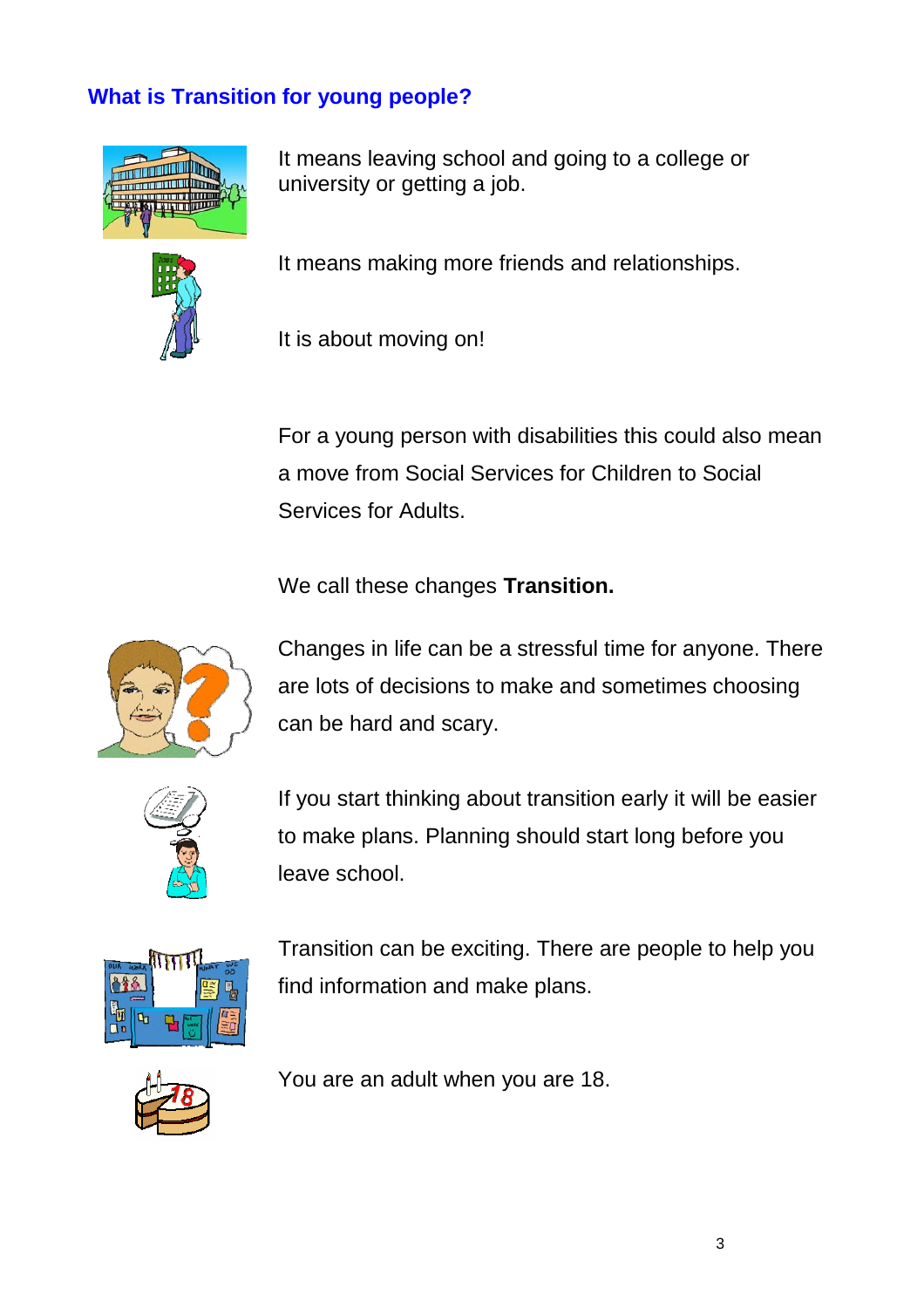

The Welsh Assembly Government has issued guidance about Transition and how young people and their parents and carers should be involved in making their own choices.

# **Here are some questions to think about before you start planning.**











- Who do I want to help me with this?
- How can I be more independent?
- How can I tell people what I want?
- What would I like to be doing in 5 years time?
- Have I got health needs I need to think about?
- What money will I have and who can help me sort it out?
- Where do I want to live?



You need to start planning early for when you become an adult.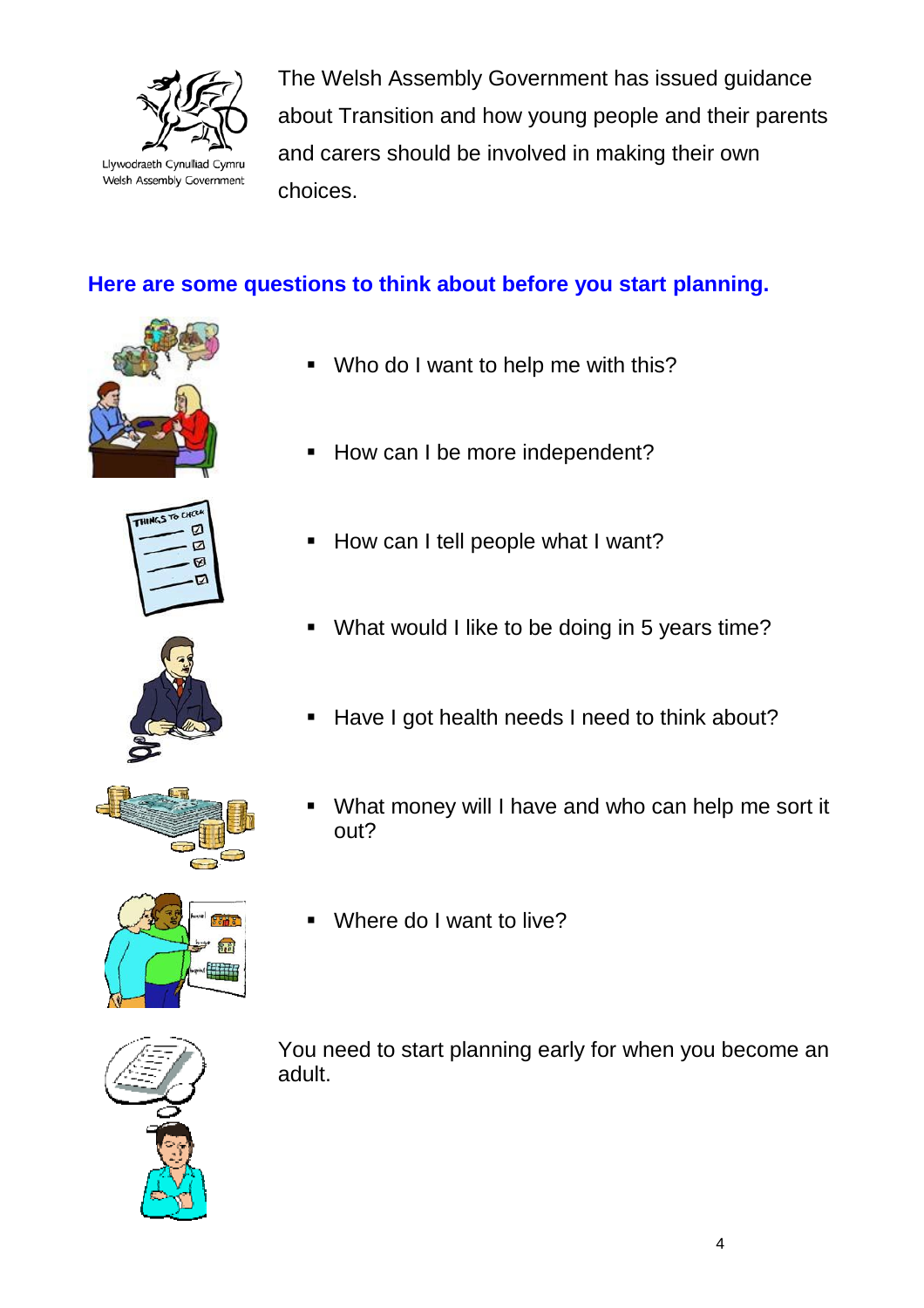# **Transition Planning Meeting**



When you are 14 people will begin to talk to you about what you want to do when you leave school.

Your Head Teacher will make sure this is done at your Year 9 Annual School Review.



Your school will help you to write your Transition Plan.

If other people come to your Review they can help you write it too.

Your Transition Plan will say:

- About you growing up
- Things that you like and do not like
- Help you may need to look after yourself
- Help you may need to get around
- How you **communicate**  communicate means how you tell people what you like or want
- What you are good at
- About money and benefits you have
- About your health
- About your home

Your Transition Plan will help things to go smoothly. It will say what everyone who works with you will do.







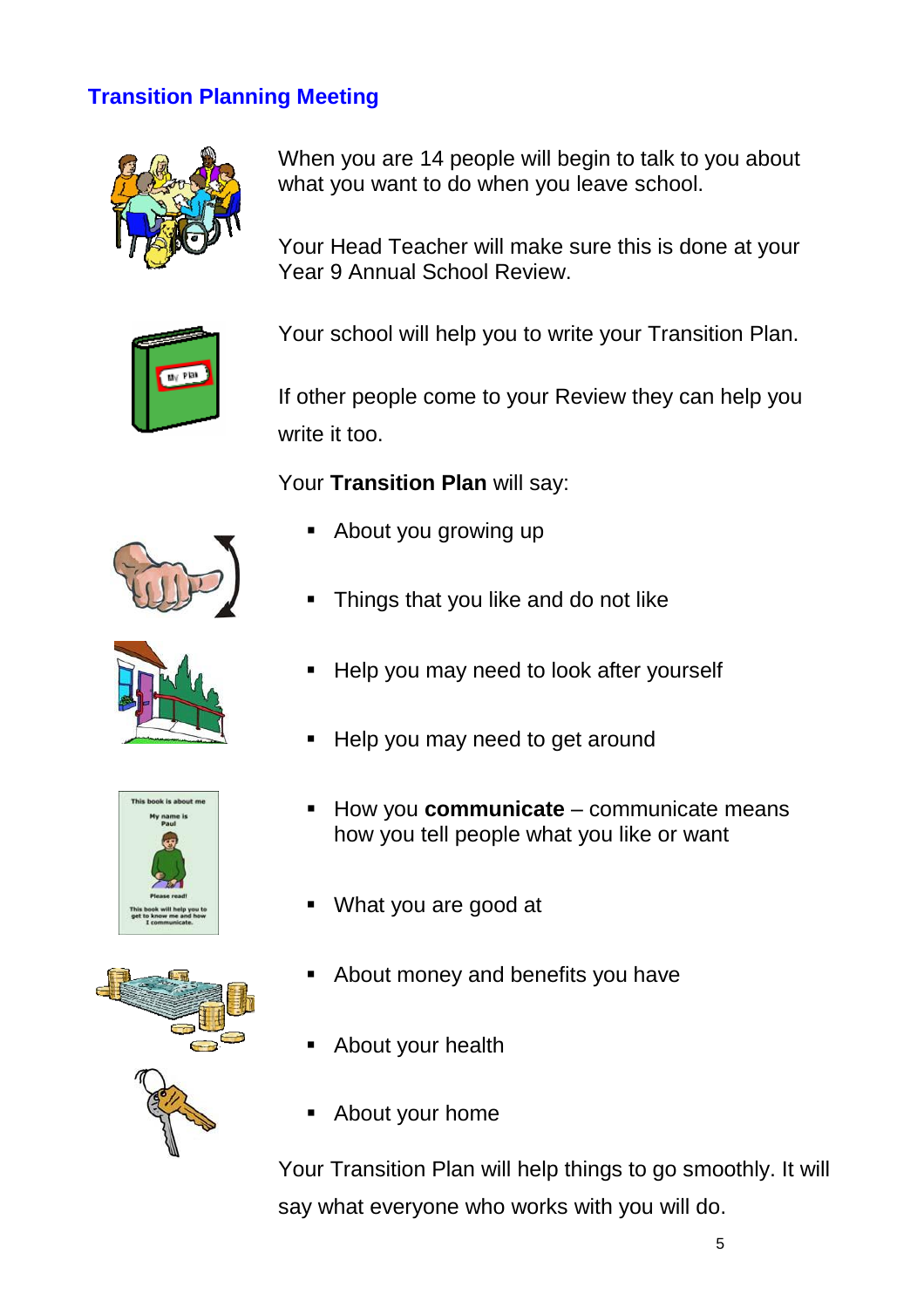

Every year your Head Teacher will look at your Transition Plan with you to make sure it still says what you want.

# **People who may be at your transition planning meeting**



Most of these people should be at your meeting. They will be there to support you through transition.



**Head teacher:** They will make sure you have a Transition Planning Meeting when you are in Year 9. They will make sure you have a review every year after that when you are in school. They will check that your teacher knows what you want to learn about as you get older



**Family / Carer:** They can help you to decide what you want to do and help you to make choices.



**Social Worker:** They will meet you to find out more about you and tell you if they can help you. This is called an assessment.



**Health Staff:** If you have health needs, they will need to plan for those needs when you are an adult

**Educational Psychologist:** They may need to be part of the plan to find ways to help you as you get older



**Careers advisor:** They will talk to you about what you want to do when you leave school. They have lots of ideas and choices about what is in your area.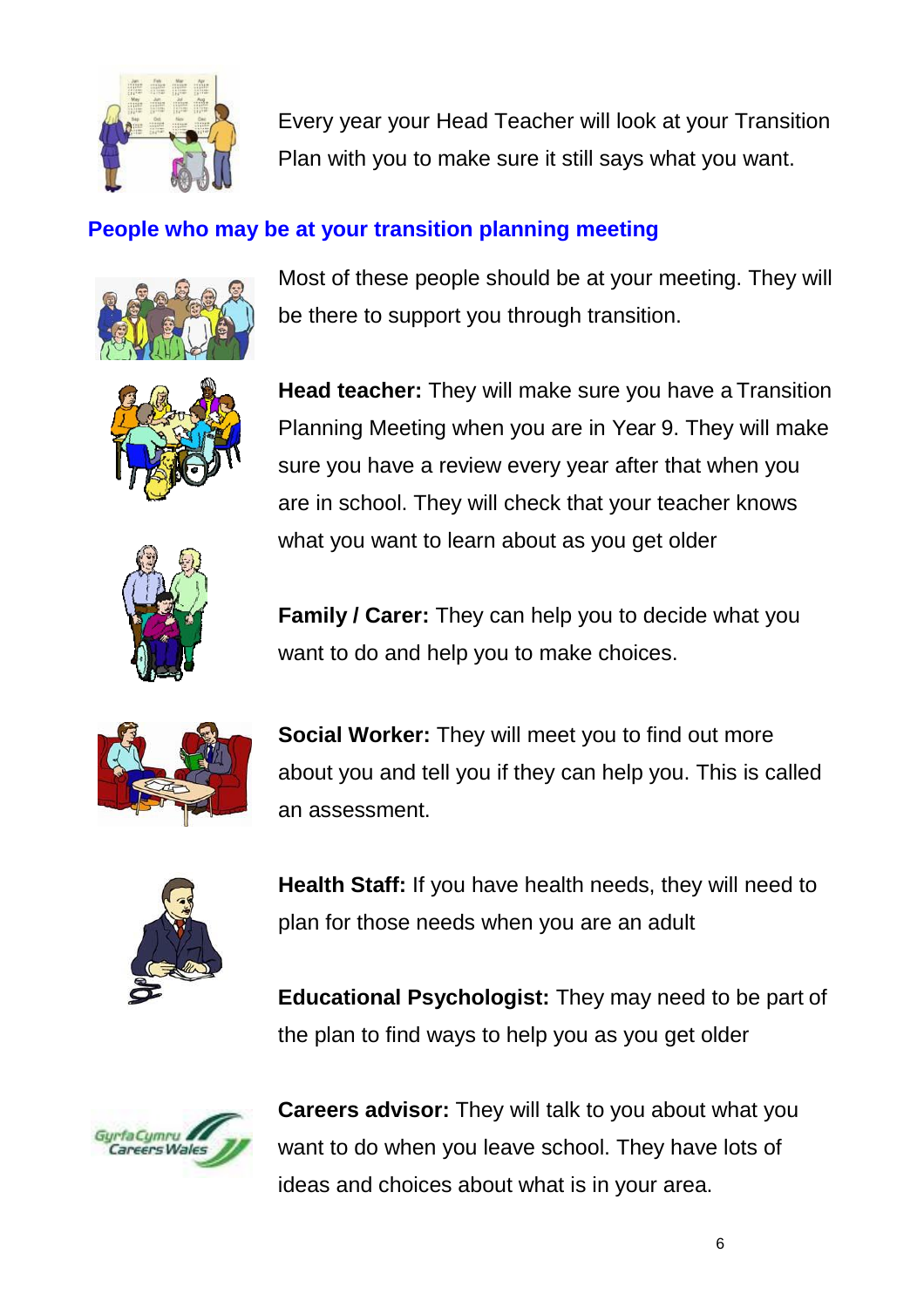

**College or University staff:** They can let you know what courses there are at college or university. You can visit colleges or universities to find out if you want to go.



**Advocate:** This is someone who will talk to you and let everyone else know what you want if you are nervous about speaking up.

**Transition Coordinator:** Works with young people with learning disabilities when there are big changes in their lives. They will talk to you about the changes. They will give you information. They will speak to other people who may be able to help you

**Provider agencies:** These people can talk to you about what services there are for young people and adults. These services have to meet the needs your social worker says you have. They could include day services, employment services, short breaks and support to make you more independent in your own home.



There may also be other people at your meetings. You can ask them who they are and what they do.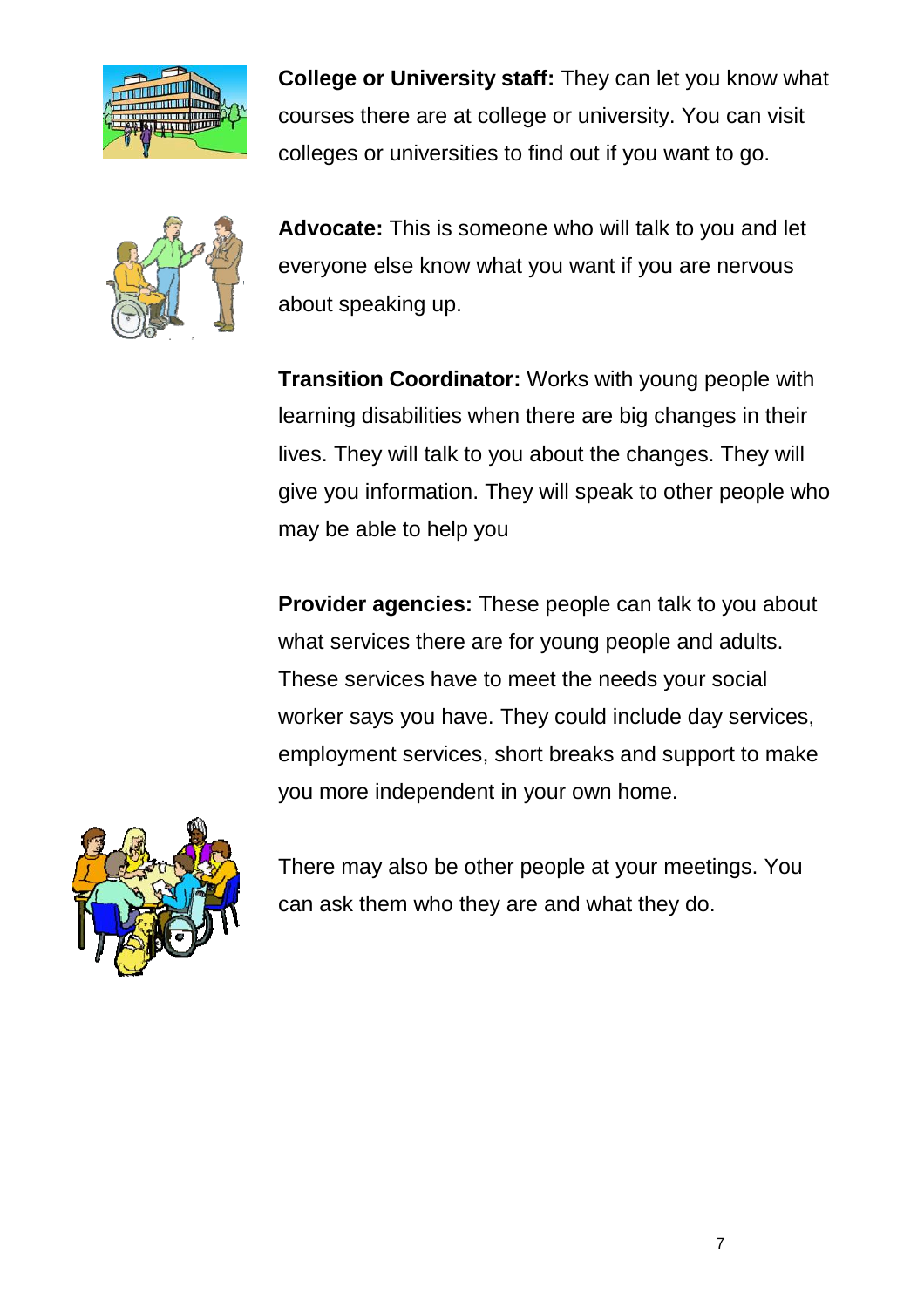### **Becoming an adult**



In the 6<sup>th</sup> form a social worker from Social Services for Adults will meet you to do an assessment. Your assessment will tell us all if we can help.

We will talk to you about what services you might be able to have. You may have to pay for these services when you are an adult.



We will make sure you have the right help to find out about any benefits you are entitled to. See our leaflet "Charges for Domiciliary Care" .



If we can help you we will agree what we will all do and write it down. This is called a **Care Plan.**



If we can't help we will let you know why and tell you who might be able to help you.

We will look at your Care Plan at least once a year. This is called a **Review.** If we agree your needs have changed we will write another Care Plan.

If you leave school early and go to college, people will still talk to you about your plans and who might be able to help you.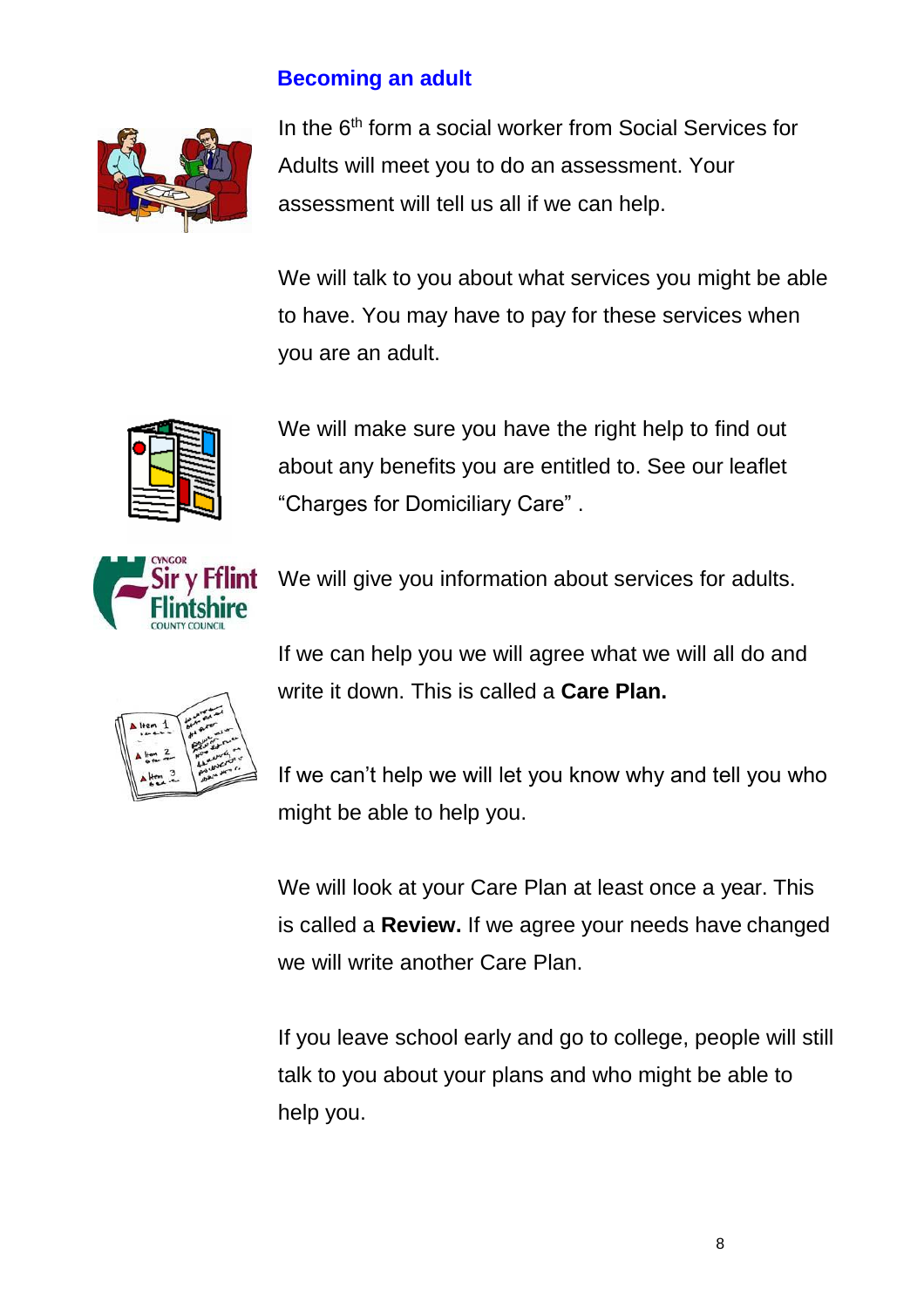# **Carers**



Transition means change for you as well as the young person. When they become 18 the law says the person you care for is an adult.

- This means they have different rights
- They can make their own decisions about their life, money and where they want to live
- Benefits can be paid to them directly
- They can vote

There are people you can talk to about how these changes will affect you and to support and assist you to plan for the future.

You are entitled to a Carers Assessment. You can speak to staff from either Social Services for Children or Social Services for Adults about this.

Carers under the age of 18 are entitled to a Young Carers Assessment from Social Services.